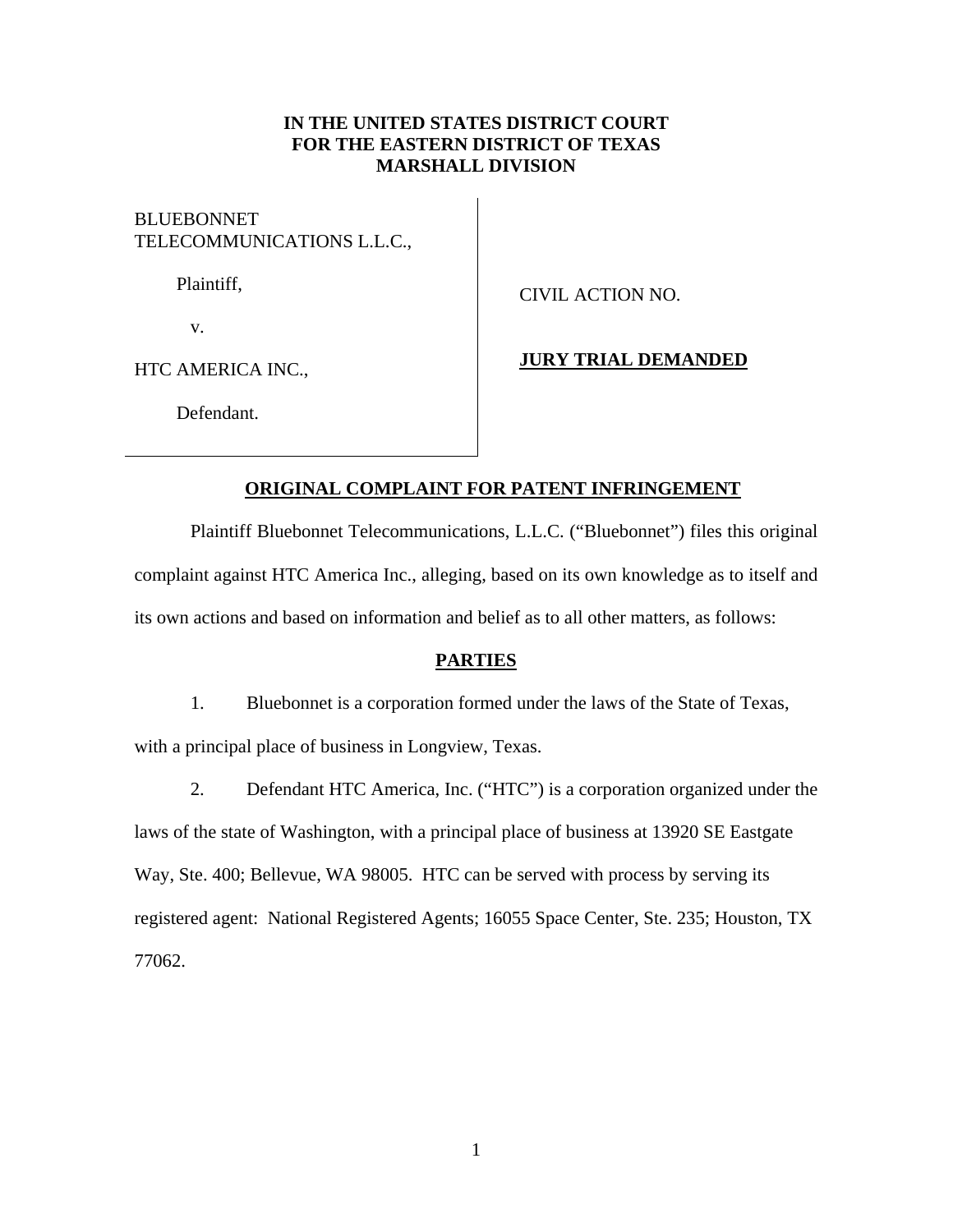#### **JURISDICTION AND VENUE**

3. This is an action for infringement of a United States patent arising under 35 U.S.C. §§ 271, 281, and 284–85, among others. This Court has subject matter jurisdiction of the action under 28 U.S.C. §1331 and §1338(a).

4. Venue is proper in this district pursuant to 28 U.S.C. §§ 1391 and 1400(b). Upon information and belief, HTC has transacted business in this district and has committed, by itself or in concert with others, acts of patent infringement in this district.

5. HTC is subject to this Court's specific and general personal jurisdiction pursuant to due process and/or the Texas Long Arm Statute, due at least to HTC's substantial business in this forum, including: (i) at least a portion of the infringements alleged herein; and/or (ii) regularly doing or soliciting business, engaging in other persistent courses of conduct, and/or deriving substantial revenue from goods and services provided to individuals in Texas and in this district.

### **COUNT I**

## **INFRINGEMENT OF U.S. PATENT NO. 5,485,511**

6. On June 16, 1996, United States Patent No. 5,485,511 ("the 511 patent") was duly and legally issued by the United States Patent and Trademark Office for an invention entitled "Method and Apparatus for Determining the Telephony Features Assigned to a Telephone."

7. Bluebonnet is the owner of the 511 patent with all substantive rights in and to that patent, including the sole and exclusive right to prosecute this action and enforce the 511 patent against infringers, and to collect damages for all relevant times.

2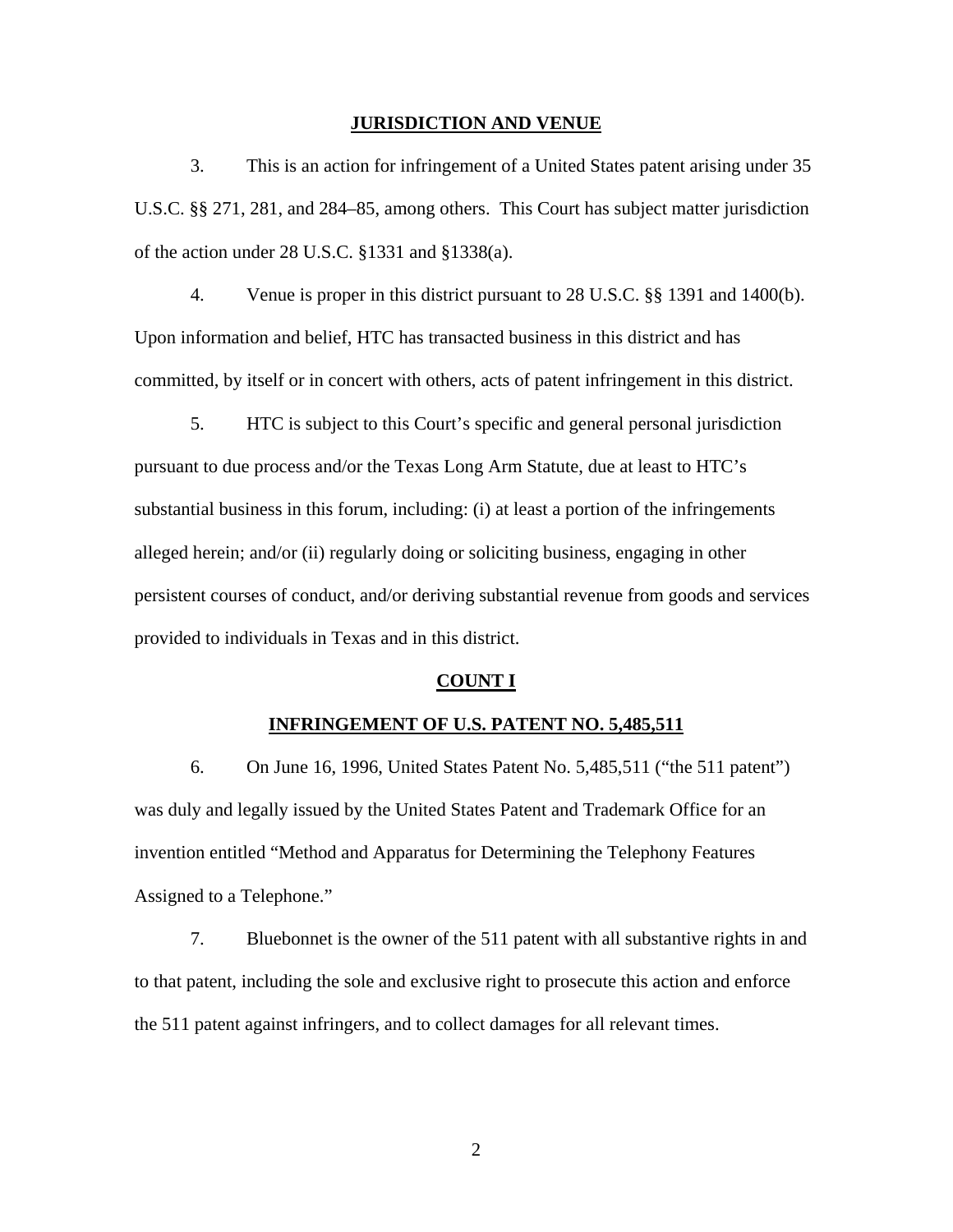8. HTC, directly or through its customers and/or intermediaries, made, had made, used, imported, provided, supplied, distributed, sold, and/or offered for sale products and/or systems (including at least the One X) that infringed one or more claims of the 511 patent.

9. HTC has and is directly infringing the 511 patent.

### **ADDITIONAL ALLEGATIONS REGARDING INDIRECT INFRINGEMENT**

10. HTC has and is indirectly infringing the 511 patent, both as an inducer of infringement and as a contributory infringer.

11. The direct infringement underlying HTC's indirect infringement consists of the use of the accused smartphones by end-user customers.

12. HTC induces end-user customers to use the accused smartphones, and specifically to use them in a manner that infringes the 511 patent. They do so by (1) providing instructions to their customers that explain how to use the features of the accused devices that are accused of infringement (specifically those features that allow call forwarding and the display of whether the feature is activated); and (2) by touting the accused features of the smartphones.

13. HTC has contributed to the infringement of the 511 patent by end-user customer by making and selling the accused smartphones. The accused features of the accused smartphones have no substantial use other than infringing the 511 patent. In particular, the accused features that allow call forwarding have no practical use other than uses that infringe the 511 patent. The use of these features of the accused smartphones for their intended purpose necessarily results in infringement of the 511 patent.

3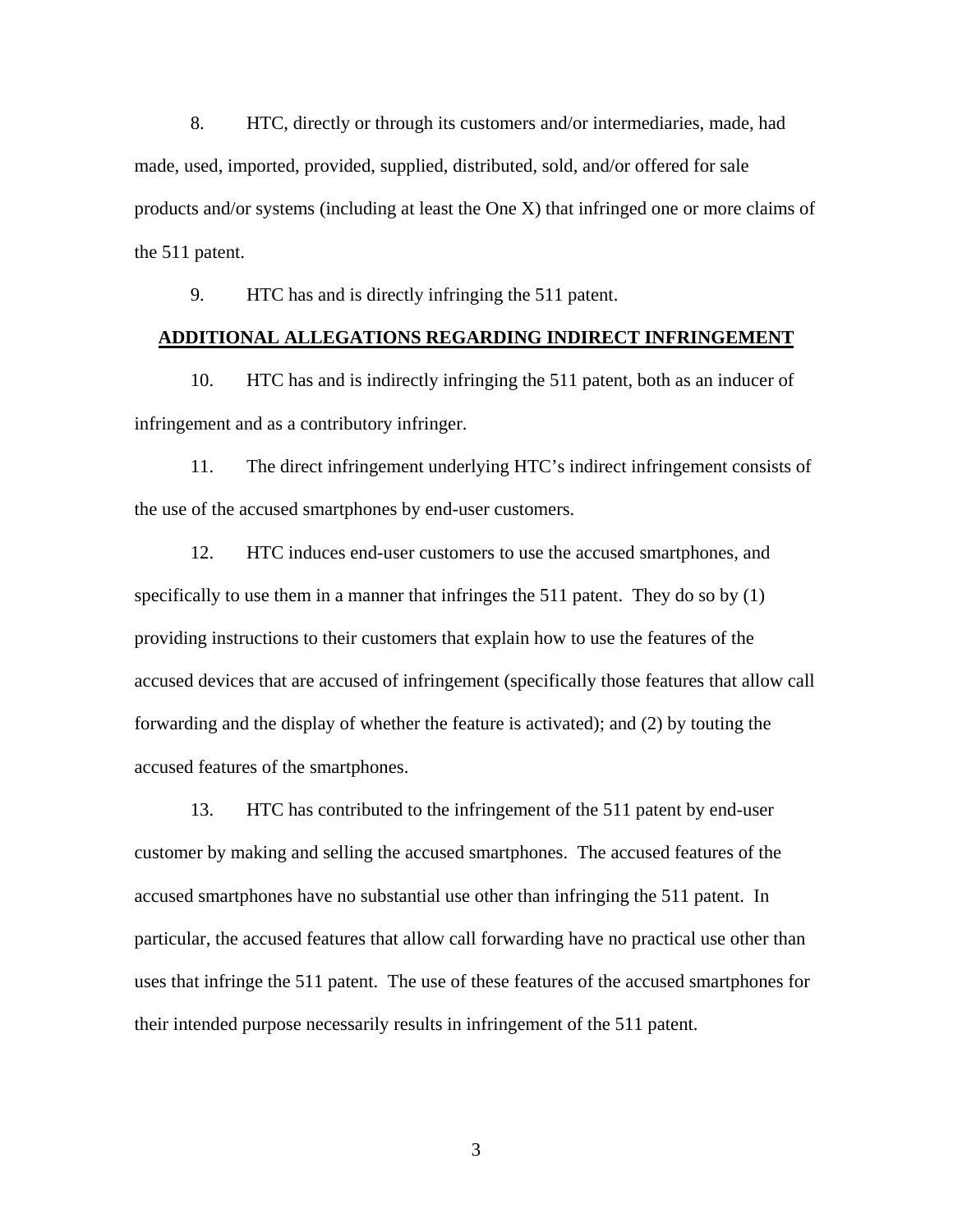14. HTC has or will have knowledge of the 511 patent, as well as the fact that its customer's use of its smartphones infringes the 511 patent, since at least as early as the filing of this lawsuit. Additionally, when it launched its smartphones, HTC took inadequate steps to determine whether it would be infringing the intellectual property rights of others, such as Bluebonnet, and thus was willfully blind to the existence of the 511 patent. HTC thus induces/induced and contributes/contributed to acts of direct infringement with the specific intent that others would infringe the 511 patent.

15. For the same reasons, HTC's infringement has been or will be willful.

### **PRAYER FOR RELIEF**

Bluebonnet requests that the Court find in its favor and against HTC, and that the Court grant Bluebonnet the following relief:

a. Judgment that one or more claims of the 511 patent have been infringed, either literally and/or under the doctrine of equivalents, by HTC and/or all others acting in concert therewith;

b. A permanent injunction enjoining HTC and its officers, directors, agents, servants, affiliates, employees, divisions, branches, subsidiaries, parents, and all others acting in concert therewith from infringement of the 511 patent;

c. Judgment that HTC accounts for and pays to Bluebonnet all damages to and costs incurred by Bluebonnet because of HTC's infringing activities and other conduct complained of herein;

d. That Bluebonnet be granted pre-judgment and post-judgment interest on the damages caused by HTC's infringing activities and other conduct complained of herein;

e. That this Court declare this an exceptional case and award Bluebonnet its

4